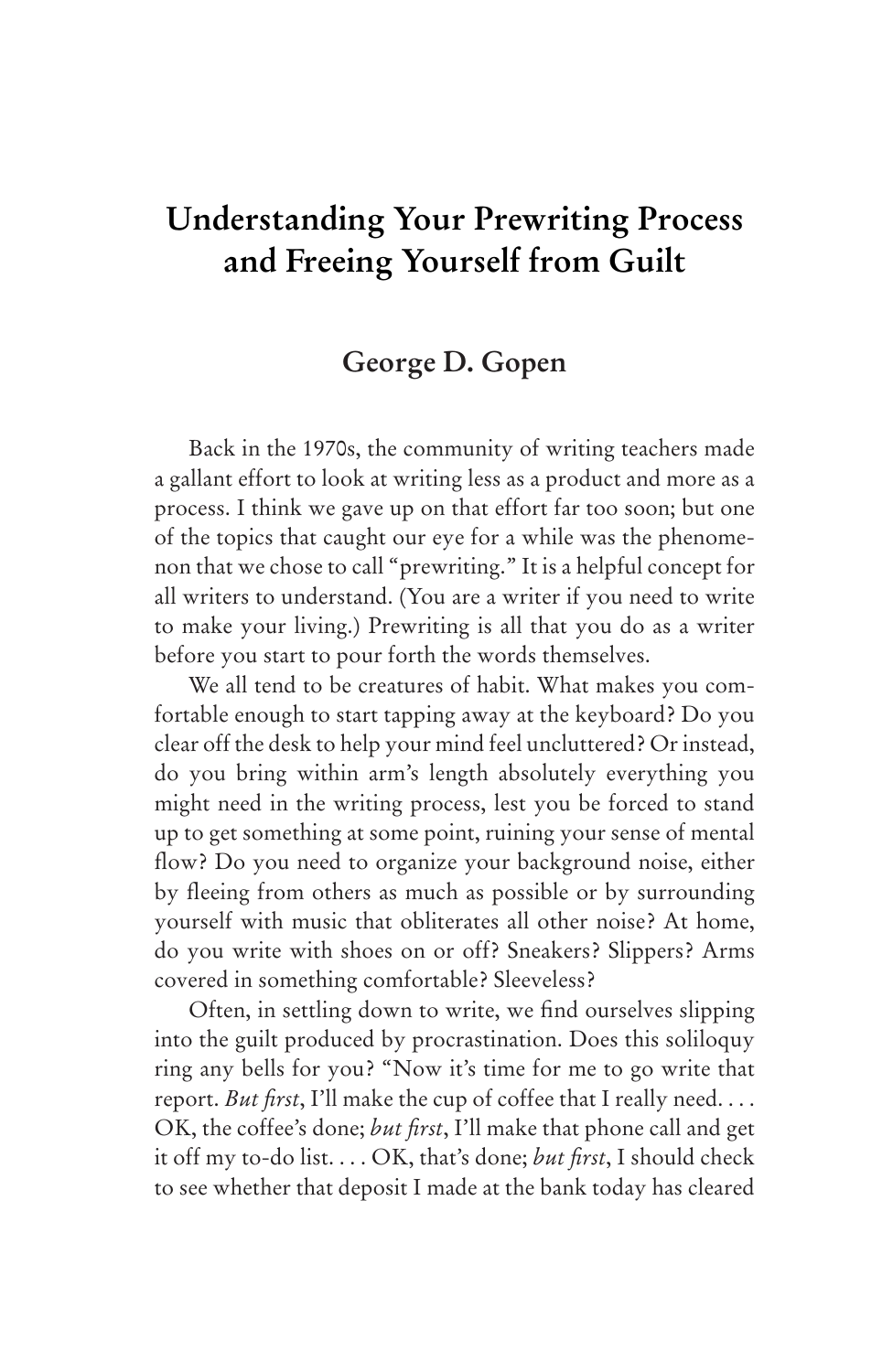so that I can pay that bill tomorrow. . . . OK, that's done; *but first*, the coffee's gotten cold. Better make a fresh cup."

It can be so astonishingly hard to get yourself to sit down at the keyboard. And the more you delay that moment, the more you might assume that you are just procrastinating — a sure sign of a character weakness. "Thank goodness my colleagues can't see me now."

Well, cast off that sense of guilt. Free yourself by recognizing that you are busily engaging in the prewriting process. Much of the prewriting process has absolutely nothing to do with writing. Hemingway, it is said, used to sharpen precisely 20 pencils every day before writing — and he typed his rough drafts. Anything that carries you from the "I've got to write" moment to the "Here I am writing" moment can be part of the prewriting process — a necessary process. Allow yourself to go through it without the guilt. You'll find that you get down to writing far more easily.

You might find, when you give it some thought, that your prewriting process is far shorter when you are preparing to write an e-mail than it is when you have to write a report. All you may need to do is *read* the other person's e-mail, and off you go, writing. For the report? All sorts of things may be necessary, many of which have nothing to do with gathering the information or talking to the parties concerned.

Let me share my great guilt-freeing prewriting moment. Just by the act of recalling it, I become at first anxious and then remarkably soothed. There I was, in 1979, about to launch into writing my first book. As an assistant professor in Chicago, I was summering in Philadelphia because I was married to a Ph.D. student in neurobiology at the University of Pennsylvania. For my summery writing space, she set me up in a subterranean, becubicled cinder-block room given over to the department's graduate students. Even they wouldn't use the place. It shared a wall with the medical school's morgue. Massive glass pipes ran overhead, through which the most devastating of acidic liquids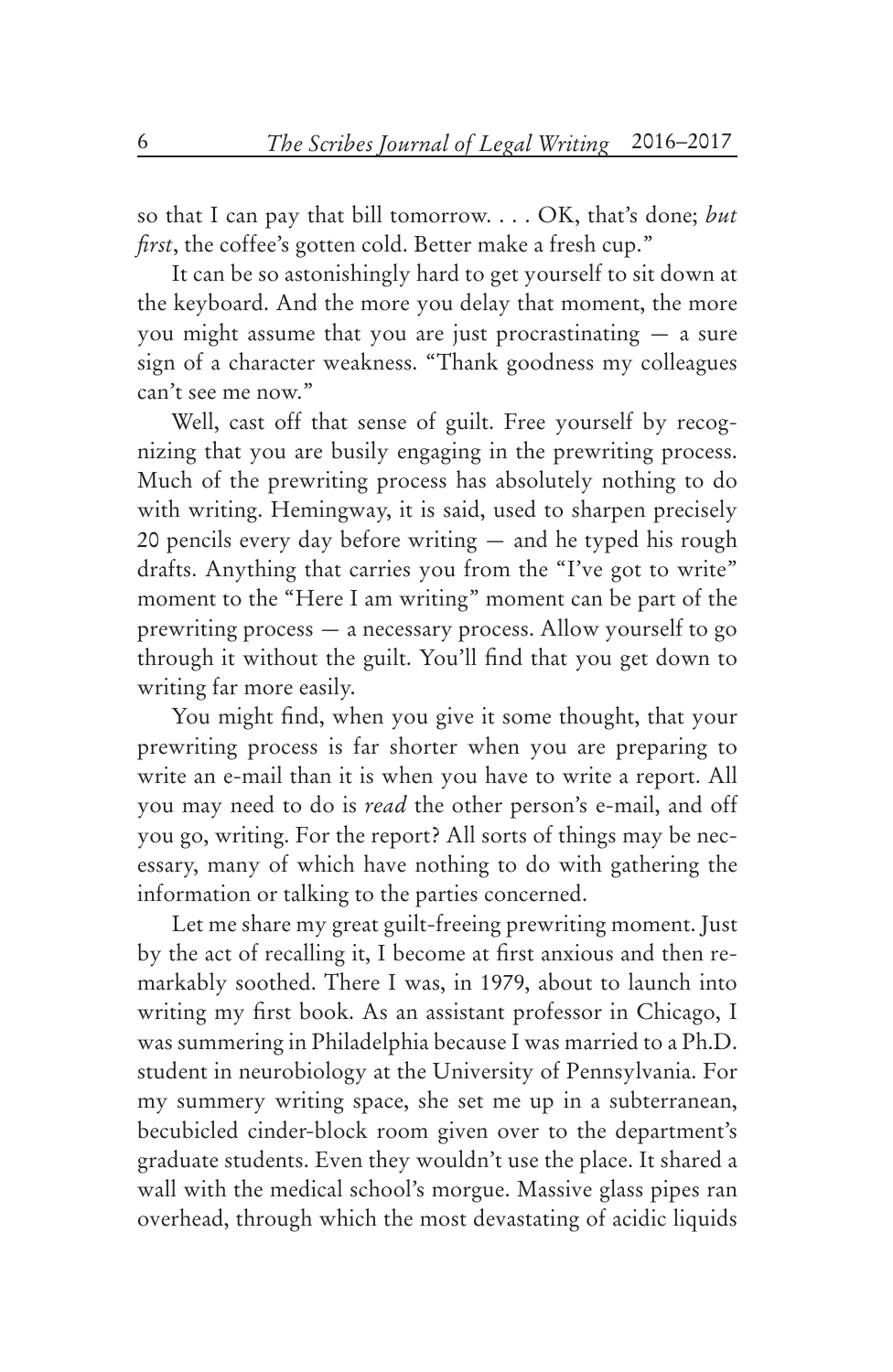flowed. The antiquated typewriter (no computers yet) was one of the first electric models ever conceived. The place was cold. This was not the place for optimal writing comfort.

But there I sat, every morning at 9:00 a.m., trying to start writing my book. I sat there from 9:00 to 10:00, and then 10:30, and then, thanking goodness, to 11:45, when I could get up and join my wife for lunch at Kelly and Cohen's deli. Nothing written. Not a single word. The afternoon might or might not get a few sentences out of me. This went on for two gut-wrenching, guilt-inducing weeks. I was miserable.

Then, one sunny morning, with the hydrochloric acid flowing overhead, and the dead sleeping peacefully next door, I remembered the newly discovered phenomenon called prewriting. I spent much of that day contemplating this mind-assuaging concept. I reminded myself that I had no problem in "getting going" when I wrote a memo to my writing staff. (I was the director of my university's writing program.) I hardly wasted a moment. It took me longer to get going when I wrote a letter to the dean, but not much longer. However, if I had to write a proposal for a conference presentation, it could take me a good deal of time to get going; and for a publishable article, it might take a half hour or even an hour for me to set about writing.

Given all of this, why *shouldn't* it take me a very long time indeed to begin writing a whole book — whose length and depth I had never before attempted?

So the very next morning, I took my seat in that cinder-block dungeon with a smile on my face. I wasn't going to procrastinate, miserably; instead, I was going to sit there, unperturbed, in complete comfort, as my prewriting process proceeded at its own pace in the cryptlike silence. That day I started typing at 11:15. The next day it was 10:45. Eventually, I could expect that 9:45 would do the trick — 45 minutes of guilt-free calm and silence was all the prewriting I really needed. But insert guilt and exasperation into the waiting, and I might produce nothing all day long.